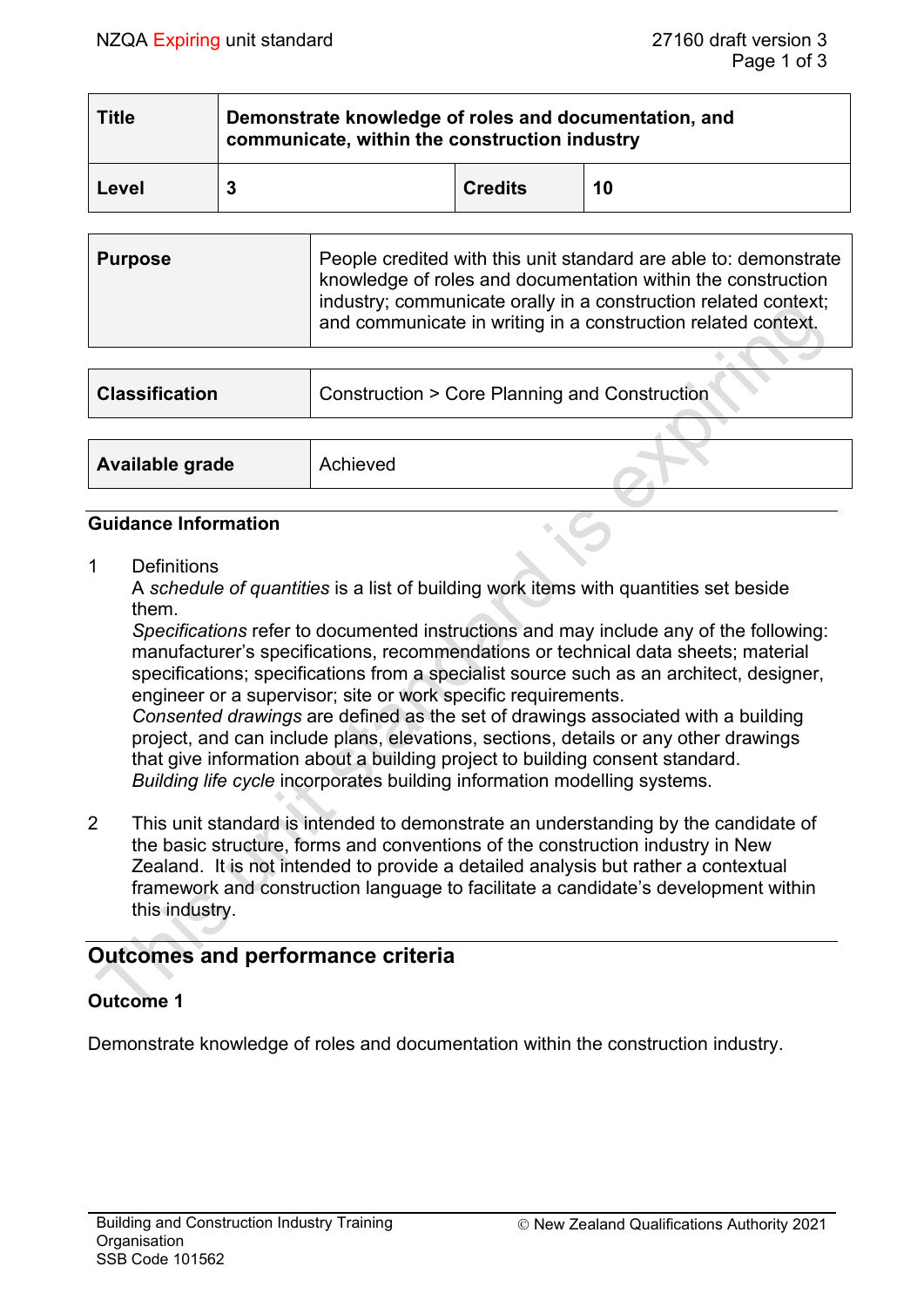## **Performance criteria**

1.1 Roles are described in terms of function and responsibilities, with reference to the steps in the construction process.

> Range client, designer, consultants, main contractor, project manager, subcontractor, building consent authority.

- 1.2 The relationship between types of required documentation for a building is described in terms of critical path programming and systems for monitoring and management of the construction process and building life cycle.
- 1.3 Drawings for buildings are described in terms of purpose and content, with explanation of the use of scale, abbreviations and symbols.

Range concept, preliminary and developed drawings, specialist drawings and consented drawings.

- 1.4 Specifications for buildings are described in terms of their sections, status in the building construction documentation hierarchy, and compilation process and building consent requirements.
- 1.5 Schedules of quantities are identified in terms of their purpose, structure, content and preparation process and status in the building construction documentation hierarchy.
- 1.6 Requested information is identified using building construction documentation as the source.
	- Range ten items of information relating to working drawings, specifications, programming, schedule of quantities.

# **Outcome 2**

Communicate orally in a construction related context.

Range instructions, meetings, conflict resolution, face-to-face presentation.

# **Performance criteria**

- 2.1 Information required to ensure accurate communication, is gathered and checked before commencing.
- 2.2 Objectives of the communication are clearly stated.
- 2.3 The choice of language used is appropriate for the context, fits the circumstances and meets the job objectives.

Range trade terms, common language.

2.4 Information is presented in a logical sequence, is complete and fulfils objectives.